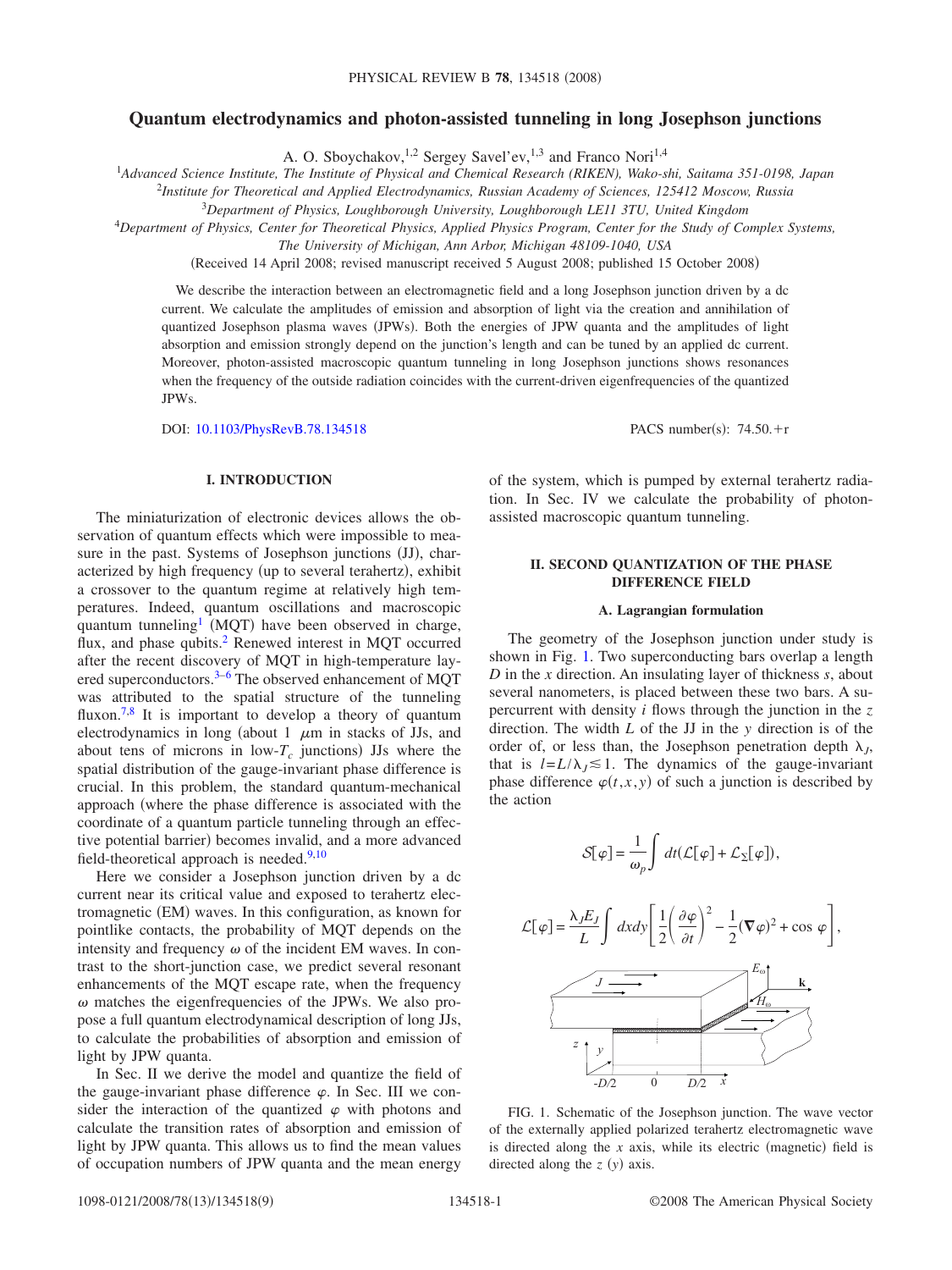$$
\mathcal{L}_{\Sigma}[\varphi] = \frac{cE_J}{4\pi i_c L} \oint_{\Sigma} d\zeta \varphi [\mathbf{H} \times \mathbf{e}_z]_n.
$$
 (1)

In these equations, the *x* and *y* coordinates are normalized by  $\lambda_j$ , the time *t* is normalized by  $1/\omega_p$ , where  $\omega_p$  is the Josephson plasma frequency,  $i_c$  is the critical current density, and

$$
E_J = \hbar \omega_p \Lambda, \quad \Lambda = \frac{i_c \lambda_J L}{2e \omega_p},
$$

where  $\Lambda$  is considered to be much larger than unity,  $\Lambda \geq 1$ . The integration in  $\mathcal{L}_{\Sigma}[\varphi]$  is performed over a contour  $\Sigma$ around the junction's area, and the subscript *n* refers to the component normal to the contour  $\Sigma$  in the *XY* plane of the vector product of the magnetic field **H** and unit vector **e***z*.

The classical equation of motion for  $\varphi$  with action ([1](#page-0-1)) is the two-dimensional sine-Gordon equation

$$
\frac{\partial^2 \varphi}{\partial t^2} - \triangle \varphi + \sin \varphi = 0.
$$
 (2)

<span id="page-1-0"></span>The surface term in action  $(1)$  $(1)$  $(1)$  depicts the boundary conditions to this equation,

$$
\left. \frac{\partial \varphi}{\partial n} \right|_{\mathbf{r} \in \Sigma} = [\mathbf{H} \times \mathbf{e}_z]_n. \tag{3}
$$

Representing the magnetic field in the form  $H = H_J + H^e$ , where  $\mathbf{H}^e$  is the external ac magnetic field and  $\mathbf{H}_I$  is the field generated by the flowing current, we obtain

$$
\frac{\partial \varphi}{\partial x}\Big|_{x=\pm d/2} = \pm \frac{I}{2} + \frac{cH_y^e}{4\pi i_c \lambda_J},
$$

$$
\frac{\partial \varphi}{\partial y}\Big|_{y=\pm l/2} = -\frac{cH_x^e}{4\pi i_c \lambda_J},
$$
(4)

where

$$
I = \frac{iD}{i_c \lambda_J}, \quad d = \frac{D}{\lambda_J}, \quad l = \frac{L}{\lambda_J}.
$$

When  $H^e = 0$ , the stationary solution to Eq. ([2](#page-1-0)), corresponding to the lowest-energy minimum, does not depend on the *y* coordinate. Below we assume that the ac magnetic field of the incident radiation is directed along the *y* axis (see Fig. [1](#page-0-0)). In this case, only the plasma waves in the  $x$  direction are excited, and  $\varphi = \varphi(t, x)$ . When  $D \le \lambda_j$ , the field  $\varphi(t, x)$  only slightly depends on the  $x$  coordinate, and action  $(1)$  $(1)$  $(1)$  describes the dynamics of the particle in the washboard potential  $V(\varphi) = -\cos \varphi - j\varphi$ , where  $j = i/i_c$ . When  $j < 1$ , this potential has an infinite number of minima, each one separated by a potential barrier of the order of  $\sqrt{1-j^2}$ . The probability of quantum tunneling from one minimum to the nearest minimum can be easily calculated in the semiclassical approximation.<sup>11</sup> When  $D \ge \lambda_j$ , the spatial dependence of the field  $\varphi(t,x)$  is essential, and the problem of quantum tunneling becomes more complicated. In the semiclassical approximation, the probability of tunneling can be written  $as<sup>12</sup>$ 

$$
\Gamma = \omega_0 \sqrt{\frac{30B}{\pi}} \exp(-B),
$$

where  $B = 2S_E/\hbar$ , and  $S_E$  is the action, defined in Eq. ([1](#page-0-1)), in imaginary time  $t = i\tau$  calculated along classical trajectories, and  $\omega_0$  is the oscillation frequency of the field  $\varphi(t,x)$  near one of the energy minima  $\varphi_0(x)$ . In one of our previous papers<sup>9</sup> we proposed an approach for calculating the tunneling exponent *B* for a current  $I = id$  close to the critical value  $I_c(d)$  (which now nonlinearly depends on *d*). Here we consider *the effect of external electromagnetic radiation* on the probability of tunneling.

#### **B. Quantum regime**

We consider the interaction of  $\varphi$  with electromagnetic waves as perturbations. First, we quantize the field  $\varphi(t, x)$ near the energy minimum  $\varphi_0(x)$  at  $\mathbf{H}^e = 0$ , find the energy spectrum, and then calculate the transition rates of the field  $\varphi$ , from the ground state to its excited states and vice versa, due to the interaction with the electromagnetic field. The knowledge of the transition rates gives us the mean energy  $\overline{E}(\omega, P)$  of the field  $\varphi$  in the presence of an external radiation as a function of its power  $P$  and frequency  $\omega$ . Since the effective potential barrier decreases with the growth of  $\vec{E}$ , the external radiation enhances the tunneling. It is clear that a strong enhancement of the escape rate  $\Gamma$  should be at frequencies  $\omega$  close to the eigenfrequencies  $\omega_n$  of the  $\varphi$  field. The tunneling exponent *B*, as function of  $\overline{E}$ , is found here using the approach described in Ref. [9.](#page-8-6)

The static solution corresponding to an energy minimum satisfies the static sine-Gordon equation

$$
\frac{d^2\varphi_0}{dx^2} = \sin\varphi_0\tag{5}
$$

with the boundary conditions

$$
\left. \frac{d\varphi_0}{dx} \right|_{x = \pm d/2} = \pm \frac{I}{2}.
$$
 (6)

The solution to this equation exists for currents *I* less than the critical value  $I_c(d)$ . If  $d \leq 4$ , the current density in the JJ is approximately constant and the function  $I_c(d)$  increases linearly with  $d$ ; if  $d \ge 1$ , the current flows near the junction edges and  $I_c(d)$  reaches the saturation value  $I_c^{\text{max}}=4$ . In order to quantize  $\varphi$  we represent it in the form

$$
\hat{\varphi}(t,x) = \varphi_0(x) + \hat{\psi}(t,x),
$$

where the operator  $\hat{\psi}$  satisfies the boundary conditions

$$
\left. \frac{d\hat{\psi}}{dx} \right|_{x = \pm d/2} = 0,\tag{7}
$$

and expand the Lagrangian  $\mathcal L$  in powers of  $\hat \psi$ . We introduce the momentum (*t* in units of  $1/\omega_p$ )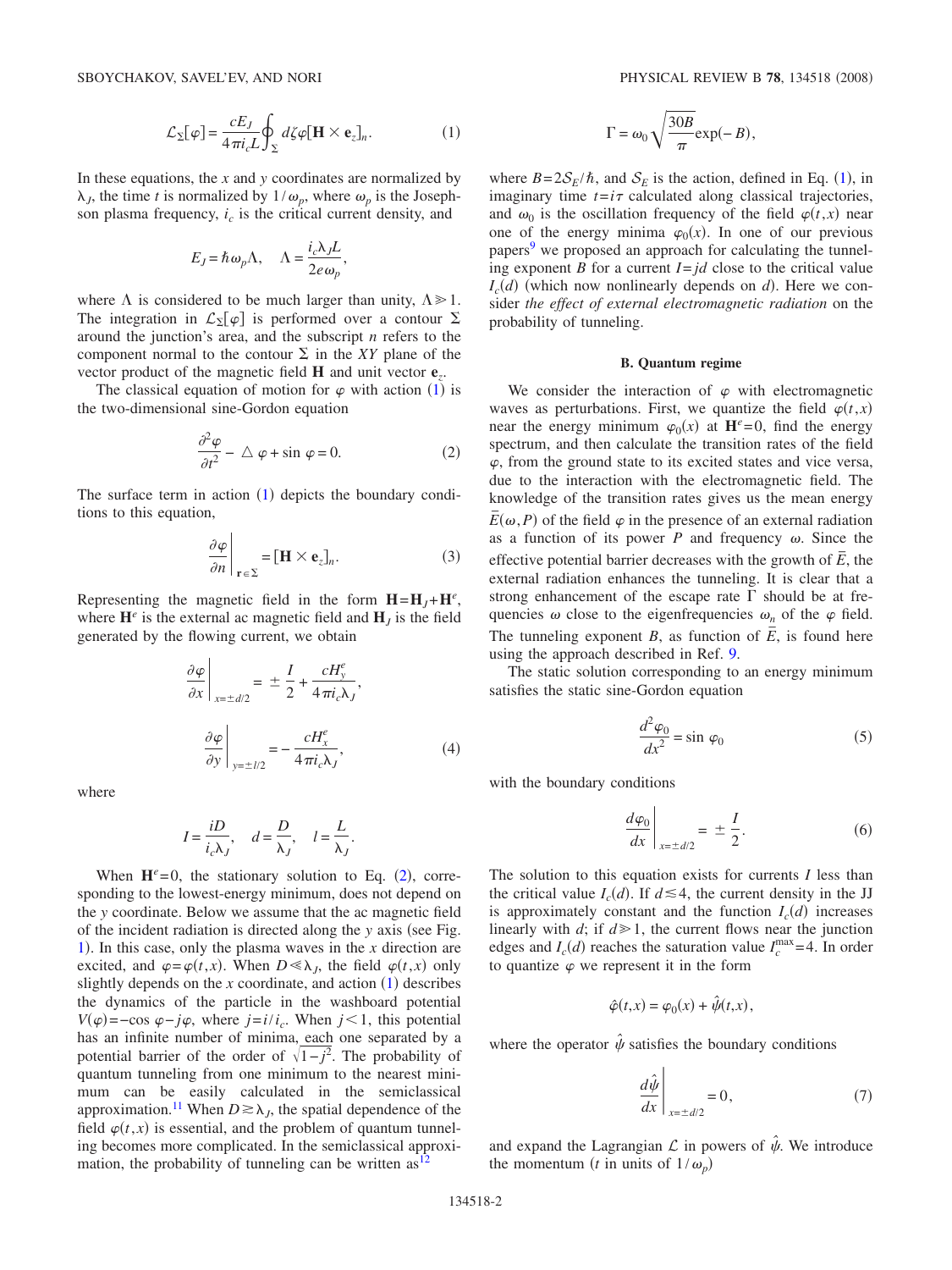**OUANTUM ELECTRODYNAMICS AND PHOTON-ASSISTED...** 

$$
\hat{\pi}(t,x) = \frac{\partial \mathcal{L}}{\partial \left(\omega_p \frac{\partial \hat{\psi}(t,x)}{\partial t}\right)} = \hbar \Lambda \frac{\partial \hat{\psi}(t,x)}{\partial t},
$$
(8)

and require the standard simultaneous commutation relation

$$
[\hat{\psi}(t,x),\hat{\pi}(t,x')] = i\hbar \,\delta(x-x'). \tag{9}
$$

The Hamiltonian of the system,  $\hat{\mathcal{H}}$ , has a form

$$
\hat{\mathcal{H}} = \hat{\pi} \frac{\partial \hat{\psi}}{\partial t} - \hat{\mathcal{L}} = \hat{\mathcal{H}}_0 + \hat{\mathcal{H}}',\tag{10}
$$

where

<span id="page-2-5"></span>
$$
\hat{\mathcal{H}}_0 = E_j: \int_{-d/2}^{d/2} dx \left[ \frac{\omega_p^2}{2E_j^2} \hat{\pi}^2 + \frac{1}{2} \hat{\psi} \hat{\mathcal{D}} \hat{\psi} \right];
$$
\n
$$
\hat{\mathcal{H}}' = E_j: \int_{-d/2}^{d/2} dx \left[ -\frac{1}{6} \sin \varphi_0 \hat{\psi}^3 - \frac{1}{24} \cos \varphi_0 \hat{\psi}^4 + \dots \right];
$$
\n(11)

In these equations, the colons ":" mean "normal ordering" and  $\hat{\mathcal{D}}$  is a differential operator of the form

$$
\hat{\mathcal{D}} = -\frac{\partial^2}{\partial x^2} + \cos[\varphi_0(x)].
$$
\n(12)

In the interaction representation, the operators  $\hat{\psi}$  and  $\hat{\pi}$  can be written as

<span id="page-2-0"></span>
$$
\hat{\psi} = \sqrt{\frac{1}{2\Lambda}} \sum_{n} \frac{\psi_n(x)}{\mu_n^{1/4}} (e^{i\sqrt{\mu_n}t} \hat{b}_n^{\dagger} + e^{-i\sqrt{\mu_n}t} \hat{b}_n),
$$

$$
\hat{\pi} = i\hbar \sqrt{\frac{\Lambda}{2}} \sum_{n} \mu_n^{1/4} \psi_n(x) (e^{i\sqrt{\mu_n}t} \hat{b}_n^{\dagger} - e^{-i\sqrt{\mu_n}t} \hat{b}_n), \quad (13)
$$

where  $\mu_n$ ,  $\psi_n$  are, respectively, the eigenvalues and orthogonal eigenfunctions of the operator  $\hat{\mathcal{D}}$ , that is,

$$
\hat{\mathcal{D}}\psi_n = \mu_n \psi_n, \quad \int_{-d/2}^{d/2} dx \psi_n(x) \psi_m(x) = \delta_{nm}.
$$
 (14)

<span id="page-2-6"></span>In Eq. ([13](#page-2-0)),  $\hat{b}_n^{\dagger}$  and  $\hat{b}_n$  are the creation and annihilation operators of JPW quanta in the state *n*. Note that all  $\mu_n$ 's are positive when  $I \leq I_c(d)$  because the  $\varphi_0(x)$  corresponds to an energy minimum. In terms of the operators  $\hat{b}_n^{\dagger}$  and  $\hat{b}_n$ , the Hamiltonian  $\hat{\mathcal{H}}_0$  takes the form

$$
\hat{\mathcal{H}}_0 = \hbar \,\omega_p \sum_n \sqrt{\mu_n} \hat{b}_n^{\dagger} \hat{b}_n. \tag{15}
$$

The Hamiltonian  $\hat{\mathcal{H}}'$  describes the self-interaction of the field  $\varphi$ . Since  $\Lambda \geq 1$ ,  $\hat{\mathcal{H}}'$  can be considered as a perturbation if the energy of the system [counting from the "vacuum" state corresponding to  $\varphi_0(x)$ ] satisfies the condition  $\overline{E}$  $\ll h\omega_p\Lambda$ . In zeroth order, this energy is determined by the occupation numbers  $N_n$ , and reads

$$
\overline{E} = \hbar \omega_p \sum_n \sqrt{\mu_n} N_n.
$$

The correction to this result due to self-interactions can be found via perturbation theory.

# **III. INTERACTION WITH AN ELECTROMAGNETIC FIELD: ABSORPTION AND EMISSION TRANSITION RATES**

Now we consider the interaction of the field  $\varphi$  with electromagnetic waves, described by the vector potential A (we choose the gauge  $A_0=0$ , div $\mathbf{A}=0$ ). Substituting  $\varphi = \varphi_0 + \psi$ into action ([1](#page-0-1)) and expanding it in a power series of  $\psi$ , we derive the operator  $\hat{V}$  describing the interaction of  $\psi$  with the electromagnetic field:<sup>13</sup>

$$
\hat{V} = -\frac{cE_J}{4\pi i_c \lambda_J L} \oint_{\Sigma} d\zeta \hat{\psi} [\text{rot } \mathbf{A} \times \mathbf{e}_z]_n.
$$
 (16)

<span id="page-2-1"></span>Here we use the relation  $\mathbf{H}^e$ =rot  $\mathbf{A}/\lambda_I$  because we measure distances in units of  $\lambda_j$ . The vector potential **A** in Eq. ([16](#page-2-1)) consists of two parts, describing both the incoming and outgoing radiation re-emitted by the JJ. We assume that the incident electromagnetic radiation is fully polarized and propagates along the *x* axis, as shown in Fig. [1.](#page-0-0) Below we measure the frequency  $\omega$  in units of  $\omega_p$  and the wavelength in units of  $\lambda_j$ . In this case, **A** can be written as

<span id="page-2-2"></span>
$$
\hat{\mathbf{A}}(t,\mathbf{r}) = -ie_z \frac{c}{\omega_p} \int \frac{d\omega}{2\pi} \frac{E_{\omega}}{\omega} e^{-i\omega(t-\nu x)} + \sqrt{\frac{4\pi c^2}{V\omega_p}} \sum_{\mathbf{k},\lambda} \left( \sqrt{\frac{\hbar}{2\omega_{\mathbf{k}}}} e^{\lambda}(\mathbf{k}) e^{-i\omega_{\mathbf{k}}t + i\mathbf{k}\mathbf{r}} \hat{a}_{\mathbf{k}\lambda} + \sqrt{\frac{\hbar}{2\omega_{\mathbf{k}}}} e^{\lambda}(\mathbf{k}) e^{i\omega_{\mathbf{k}}t - i\mathbf{k}\mathbf{r}} \hat{a}_{\mathbf{k}\lambda}^{\dagger} \right),
$$
\n(17)

where  $\hat{a}^{\dagger}_{\mathbf{k}\lambda}$  and  $\hat{a}_{\mathbf{k}\lambda}$  are the creation and annihilation operators of a photon with wave vector **k** and polarization  $\lambda$ ,

$$
v=\frac{\omega_p\lambda_J}{c}
$$

is the ratio of the Swihart velocity  $\omega_p \lambda_j$  to the speed of light  $c$ ,  $\omega_{\mathbf{k}}=|\mathbf{k}|/v$ , and *V* is the volume of space (dimensional) where the electromagnetic field exists. The first term in Eq. ([17](#page-2-2)) corresponds to incoming radiation (which is here considered as classical), where  $E_{\omega}$  is the electric field at frequency  $\omega$ . The second term describes the photons appearing due to the interaction of the incoming electromagnetic waves with the JJ. In this term,  $e^{\lambda}$  is the vector of polarization, which satisfies the equality

$$
\mathbf{k} \cdot \mathbf{e}^{\lambda}(\mathbf{k}) = 0. \tag{18}
$$

<span id="page-2-4"></span><span id="page-2-3"></span>Substituting Eq. ([17](#page-2-2)) and the expansion ([13](#page-2-0)) for  $\hat{\psi}$  into Eq. ([16](#page-2-1)), and performing the surface integration, we derive:

$$
\hat{V} = \hat{V}_{ext} + \hat{V}_q,
$$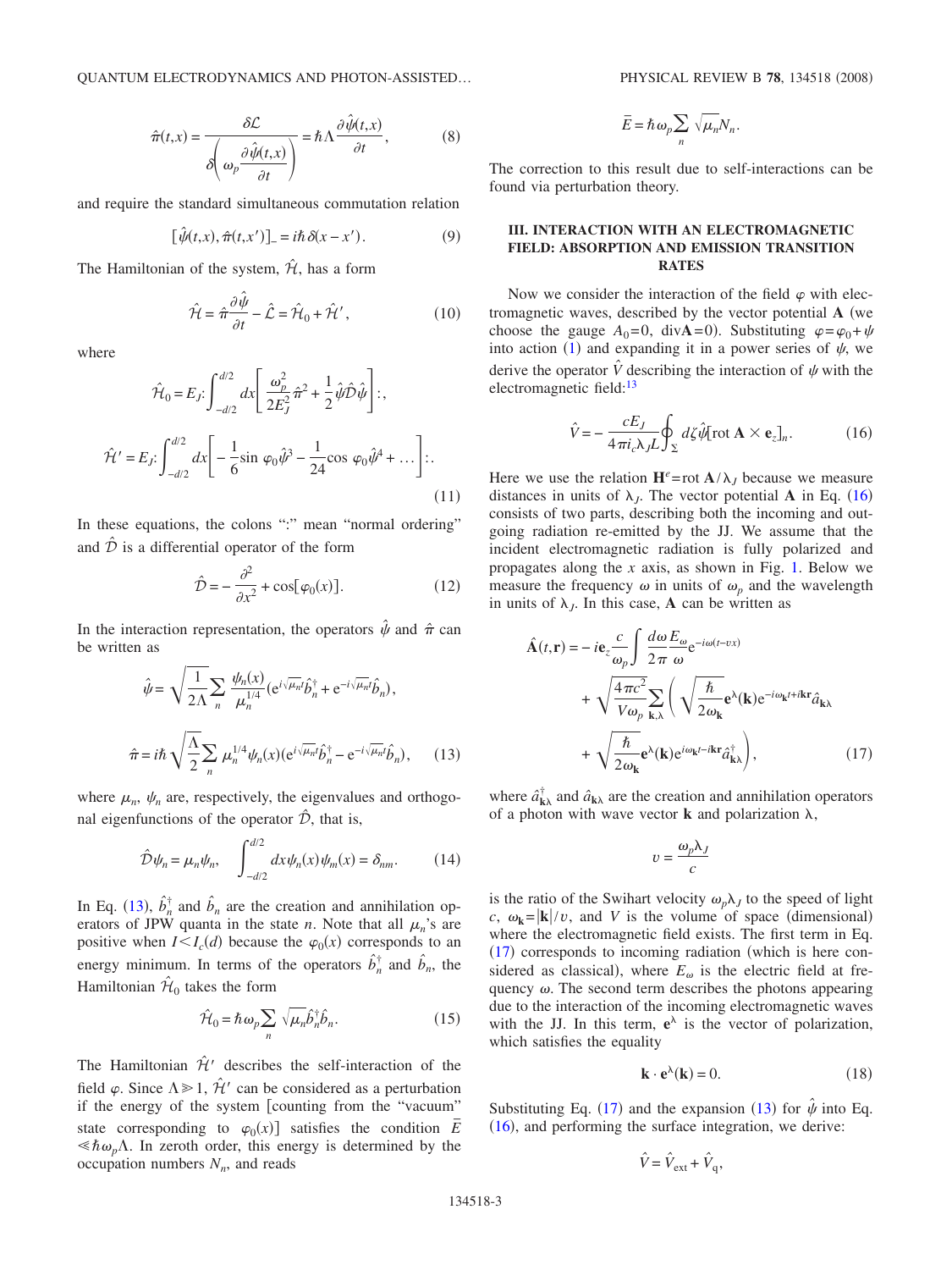$$
\hat{V}_{ext} = i \sqrt{\frac{\hbar c \lambda_L L v}{4 \pi}} \sum_n \int \frac{d\omega}{2 \pi} E_{\omega} \frac{\varkappa_n(\omega v)}{\sqrt{\omega_n}} e^{-i\omega t}
$$
\n
$$
\times (e^{i\omega_n t} \hat{b}_n^{\dagger} + e^{-i\omega_n t} \hat{b}_n)
$$
\n(19)

<span id="page-3-0"></span>
$$
\hat{V}_q = \hbar c \sqrt{\frac{\lambda_L L}{2V\lambda_J}} \sum_n \sum_{\mathbf{k}\lambda} \frac{S(k_y)}{\sqrt{\omega_{\mathbf{k}}\omega_n}} ([k_y h_x^{\lambda}(\mathbf{k}) \chi_n(k_x) \n+ h_y^{\lambda}(\mathbf{k}) \varkappa_n(k_x)] e^{-i\omega_{\mathbf{k}}t} \hat{a}_{\mathbf{k}\lambda} + [k_y h_x^{\lambda}(\mathbf{k}) \chi_n^*(k_x) \n+ h_y^{\lambda}(\mathbf{k}) \varkappa_n^*(k_x)] e^{i\omega_{\mathbf{k}}t} \hat{a}_{\mathbf{k}\lambda}^{\dagger} (e^{i\omega_n t} \hat{b}_n^{\dagger} + e^{-i\omega_n t} \hat{b}_n), \quad (20)
$$

where  $\lambda_L$  is the London penetration depth, which is related to  $i_c$  and  $\lambda_j$  by the relation (it is supposed here that  $s \ll \lambda_L$ )

$$
\lambda_J^2 = \frac{\hbar c^2}{8\pi e (2\lambda_L + s)i_c} \approx \frac{\hbar c^2}{16\pi e \lambda_L i_c}.
$$

In formulas  $(19)$  $(19)$  $(19)$  and  $(20)$  $(20)$  $(20)$ 

$$
\omega_n = \sqrt{\mu_n},\tag{21}
$$

$$
\mathbf{h}^{\lambda}(\mathbf{k}) = \mathbf{k} \times \mathbf{e}^{\lambda}(\mathbf{k}),\tag{22}
$$

and functions  $\varkappa_n(k)$ ,  $\chi_n(k)$ , and  $S(k)$  are the following:

$$
\varkappa_n(k) = -i[\psi_n(d/2)e^{ikd/2} - \psi_n(-d/2)e^{-ikd/2}],\qquad(23)
$$

$$
\chi_n(k) = \int_{-d/2}^{d/2} dx \psi_n(x) e^{ikx},
$$
 (24)

$$
S(k) = \frac{2\sin(kl/2)}{kl}.\tag{25}
$$

#### **A. Spontaneous photon emission**

In first order of perturbation theory, there are only three possible processes: (i) spontaneous emission of a photon by the field  $\varphi$ , (ii) induced photon absorption, and (iii) induced emission[.14](#page-8-11) Let us first consider the *spontaneous* emission, which is described by the operator  $\hat{V}_q$ . In the initial state, we have the set of occupation numbers of JPW quanta,  $\{N_m\}$ , and zero photons, and, in the final state, one of these numbers, say  $N_n$ , decreases by 1 and one photon appears in the system. We neglect the effect of thermal radiation, proceeding to the limit  $T \rightarrow 0$ . The probability per unit time of such a process,  $w^{(-)}$ , is proportional to  $N_n$ .

Following the standard approach, $15$  we derive for the probability of emission of a photon having wave vector **k** and polarization  $\lambda$ :

$$
dw_{n\lambda}^{(-)}(\mathbf{k}) = N_n \frac{\pi c \lambda_L L}{v \lambda_J^3} \frac{|F_n^{\lambda}(\mathbf{k})|^2}{\omega_{\mathbf{k}} \omega_n} \delta(\omega_{\mathbf{k}} - \omega_n) \frac{d^3 \mathbf{k}}{(2\pi)^3}, \quad (26)
$$

<span id="page-3-3"></span>where

$$
F_n^{\lambda}(\mathbf{k}) = S(k_y)[k_y h_x^{\lambda}(\mathbf{k}) \chi_n(k_x) + h_y^{\lambda}(\mathbf{k}) \varkappa_n(k_x)].
$$
 (27)

We introduce spherical coordinates in momentum space. Performing the integration over  $\bf{k}$  and the summation over  $\lambda$  taking into account relation  $(18)$  $(18)$  $(18)$ , finally, we derive

$$
w_n^{(-)} = N_n \omega_p \gamma_n, \quad \gamma_n = \frac{\lambda_L L v}{2 \pi \lambda_j^2} \nu_n,\tag{28}
$$

$$
\nu_n = \frac{1}{4\pi} \sum_{\lambda} \int d\mathbf{m} |F_n^{\lambda}(\omega_n v \mathbf{m})|^2, \qquad (29)
$$

<span id="page-3-1"></span>where **m** is a unit vector in momentum space.

For relatively short junctions, it is possible to obtain an analytical expression for  $\nu_n$ . The wavelength  $\lambda$  of the electromagnetic radiation under consideration is about

$$
\lambda \sim c/\omega_p = \lambda_J/v \gg \lambda_J,
$$

since the typical value of  $v \sim 3 \times 10^{-2} \ll 1$ . Therefore, for *D*  $\ll \lambda$ , one can expand  $F_n^{\lambda}(\omega_n v \mathbf{m})$  in Eq. ([29](#page-3-1)) in powers of *v*. Doing so, we derive in the lowest order

<span id="page-3-2"></span>
$$
\nu_{2m+1} \approx \frac{8}{3} \omega_{2m+1}^2 \upsilon^2 \psi_{2m+1}^2 \left(\frac{d}{2}\right),
$$
  

$$
\nu_{2m} \approx \frac{4d^2}{15} \omega_{2m}^4 \upsilon^4 \left[\psi_{2m}^2 \left(\frac{d}{2}\right) - \frac{1}{2} \bar{\psi}_{2m} \psi_{2m} \left(\frac{d}{2}\right) + \bar{\psi}_{2m}^2\right],
$$
(30)

where

$$
\bar{\psi}_n = \frac{1}{d} \int_{-d/2}^{d/2} dx \psi_n(x)
$$
 (31)

and  $\nu_{2m} \ll \nu_{2m+1}$ . The difference between  $\nu_n$  with odd and even *n* comes from the symmetry properties of the JPW wave functions:  $\psi_n(-x) = (-1)^n \psi_n(x)$ .

The value of  $\gamma_n$  gives us the radiation width of the *n*th level in units of  $\omega_p$ . When  $d \sim \lambda_j$ , we have from Eq. ([30](#page-3-2)):  $\nu_{2m+1} \sim v^2$  and  $\nu_{2m} \sim v^4$ . Considering *L*,  $\lambda_J \sim 10^{-3}$  cm,  $\lambda_L$ ~10<sup>-5</sup> cm, and  $v \sim 3 \times 10^{-2}$  we obtain  $\gamma_{2m+1} \sim 10^{-8} - 10^{-7}$ and  $\gamma_{2m} \sim 10^{-12} - 10^{-10}$ , that is  $\gamma_{2m} \ll \gamma_{2m+1}$ . Note that we do not consider here another possible mechanisms of dissipation, which can substantially increase the width of the JPW quanta energy levels.

### **B. Induced photon absorption and emission**

Let us now consider processes of *induced* photon absorption and emission. These two processes are determined by the operator  $\hat{V}_{ext}$ . We denote by  ${}^{in}w_n^{(+)}$  ( ${}^{in}w_n^{(-)}$ ) the probability per unit time of creation (annihilation) of a quantum of the  $\varphi$ field in the *n*th state due to induced photon absorption (emission). These two probabilities satisfy the following equality

$$
\frac{\ln_{W_n^{(+)}}}{\ln_{W_n^{(-)}}} = \frac{N_n + 1}{N_n}
$$

.

Thus, to first order in perturbation theory, the probability per unit time of induced photon absorption and also accounting for induced emission,  $w_n^{(+)} = {}^{\text{in}} w_n^{(+)} - {}^{\text{in}} w_n^{(-)}$ , does not depend on  $N_n$ , and is only determined by the power and frequency of the external radiation. Making a similar calculation as for  $w_n^{(-)}$ , we derive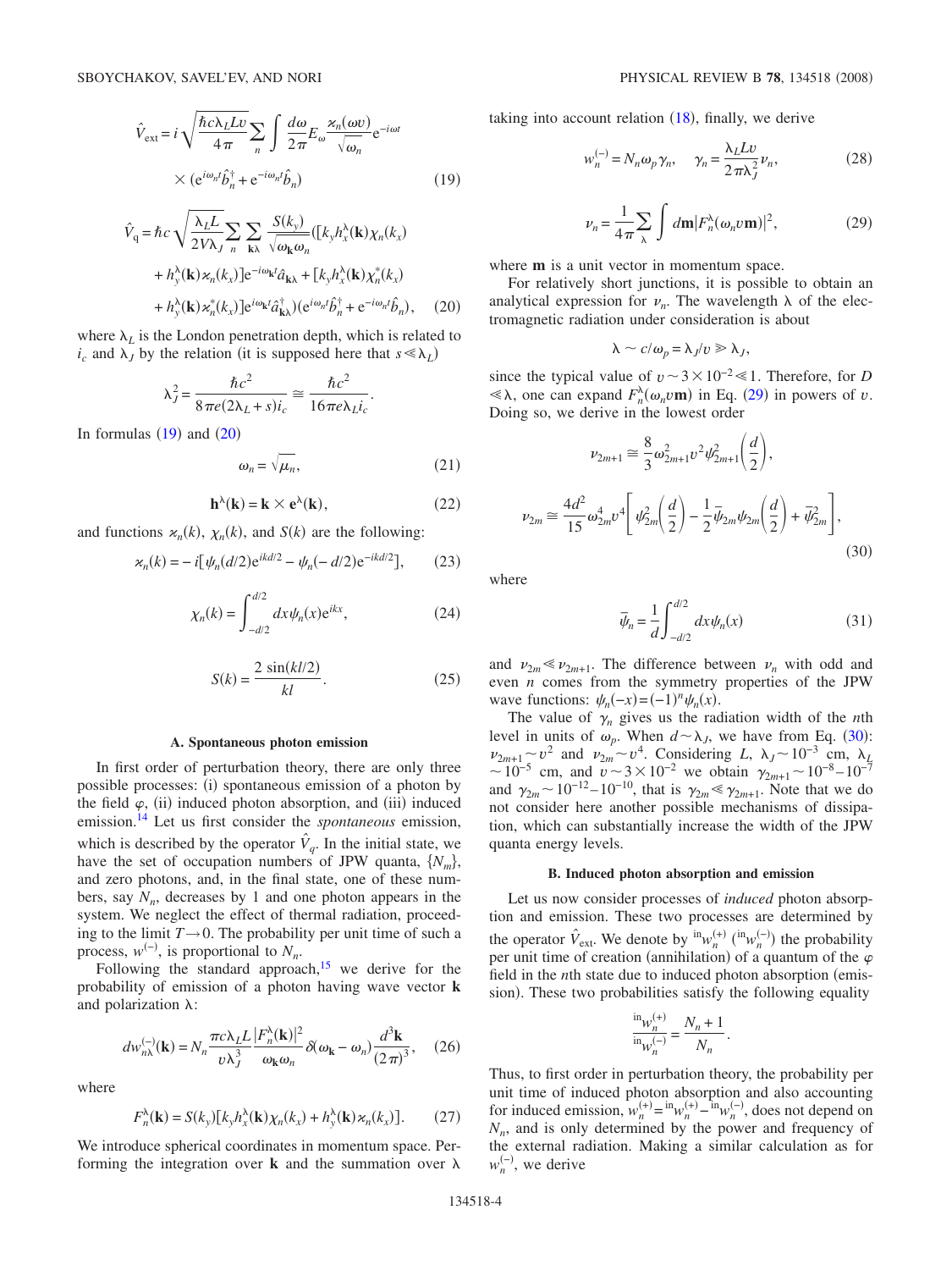QUANTUM ELECTRODYNAMICS AND PHOTON-ASSISTED... PHYSICAL REVIEW B 78, 134518 (2008)

$$
w_n^{(+)} = \frac{c\lambda_L L v}{2\hbar \omega_p} \int d\omega \frac{|E_{\omega}|^2}{2\pi} \frac{|\varkappa_n(\omega v)|^2}{\omega_n} \delta(\omega - \omega_n). \tag{32}
$$

We assume that the incident radiation has a Gaussian distribution with central frequency  $\overline{\omega}$  and width  $\overline{\gamma}$ , that is

$$
\frac{|E_{\omega}|^2}{2\pi} = \frac{4\pi P}{c} \Delta(\omega - \bar{\omega}),
$$
\n(33)

where *P* is the radiation power per unit area and

$$
\Delta(\omega) = \frac{1}{\overline{\gamma}\sqrt{\pi}} \exp\{-\omega^2/\overline{\gamma}^2\}.
$$
 (34)

The probability  $w_n^{(+)}$  then becomes

$$
w_n^{(+)} = \frac{2\pi P\lambda_L L v}{\hbar \omega_p} \frac{f_n(\bar{\omega})}{\omega_n},
$$
\n(35)

where

$$
f_n(\bar{\omega}) = \int d\omega \Delta(\omega - \bar{\omega}) |\varkappa_n(\omega v)|^2 \delta(\omega - \omega_n).
$$
 (36)

<span id="page-4-0"></span>In equilibrium, the probabilities  $w_n^{(+)}$  and  $w_n^{(-)}$  coincide. This gives rise to a relation for the mean values of the occupation numbers  $\bar{N}_n$ :

$$
\bar{N}_n = \frac{4\pi^2 P \lambda_J^2 f_n(\bar{\omega})}{\hbar \omega_p^2} .
$$
\n(37)

<span id="page-4-3"></span>The mean value  $\overline{E}$  of the system energy (to zeroth order in  $\hat{\mathcal{H}}'$ ) then reads

$$
\overline{E} = \frac{4\pi^2 P \lambda_J^2}{\omega_p} \sum_n \frac{f_n(\overline{\omega})}{\nu_n}.
$$
\n(38)

<span id="page-4-1"></span>If the frequency band of the radiation source is large enough, that is,  $\overline{\gamma} \gg \gamma_n$ , we can easily perform an integration in Eq.  $(36)$  $(36)$  $(36)$ . As a result, the mean energy becomes

$$
\overline{E} = \frac{4\pi^2 P \lambda_J^2}{\omega_p} \sum_n \frac{|\varkappa_n(\omega_n v)|^2}{\nu_n} \Delta(\overline{\omega} - \omega_n).
$$
 (39)

<span id="page-4-5"></span>In the opposite case of near-monochromatic radiation,  $\bar{\gamma}$  $\ll \gamma_n$ , we should take into account that the energy levels of JPW quanta have finite width  $\gamma_n$  (in units of  $\omega_p$ ). Replacing the delta function in Eq.  $(36)$  $(36)$  $(36)$  by

$$
\delta(\omega-\omega_n)\rightarrow\frac{1}{\pi}\frac{\gamma_n}{(\omega-\omega_n)^2+\gamma_n^2}
$$

and using  $\Delta(\omega - \overline{\omega}) = \delta(\omega - \overline{\omega})$ , we obtain

$$
\overline{E} = \frac{2P\lambda_L L v}{\omega_p} \sum_n \frac{|\varkappa_n(\omega_n v)|^2}{(\overline{\omega} - \omega_n)^2 + \gamma_n^2},\tag{40}
$$

<span id="page-4-2"></span>where we take into account that  $\gamma_n \ll 1$ .

Note that Eqs.  $(38)$  $(38)$  $(38)$ – $(40)$  $(40)$  $(40)$  are valid only when the radiation power of the electromagnetic waves is not too high:  $\overline{E}$  $\leq \hbar \omega_p \Lambda$ . Otherwise, we should take into account anharmonic terms in Hamiltonian  $(11)$  $(11)$  $(11)$ . Note also that here we only con-

<span id="page-4-4"></span>

FIG. 2. (Color online) The frequency dependence of the intensity of re-emission,  $U(\omega)$ , calculated for  $d=5$  (red solid curve) and  $d=2$  (blue dashed curve). Other parameters are:  $I/I_c(d) = 0.98$ ,  $\lambda_L/\lambda_J = 4 \times 10^{-3}$ , and  $L/\lambda_J = 2$ . The green dot-dashed curve corresponds to Gaussian distribution of the intensity of incoming radiation with central frequency  $\overline{\omega} = 1$  and the width  $\overline{\gamma} = 0.2$  (in units of  $\omega_p$ ).

sider single-photon processes. Multiphoton processes can be calculated in higher orders of perturbation theory with respect to  $\hat{V}$ . It can be shown that the amplitudes of these processes are negligible when the following condition is met

$$
g_{\text{ext}}^2(P) \equiv \frac{v P \lambda_L L}{\hbar \omega_p^2} \ll 1,
$$

where  $g_{ext}(P)$  can be considered as an effective coupling constant of the junction interacting with an external electromagnetic field.

### **C. Response of the junction to a wave packet**

Consider now the response of a JJ to a wideband terahertz wave packet. We now assume that the central frequency of the incoming radiation  $\bar{\omega}$  is about  $\omega_p$  and that the width  $\bar{\gamma}$  of the wave packet is large enough. In this case, the first several energy levels of the system will be excited. The intensity  $U(\omega)$  of light re-emission at frequency  $\omega$  is given by the sum  $\hbar \omega_p \Sigma_{n\lambda} \omega_n d w_{n\lambda}^{(-)}(\mathbf{k})$ , with  $d w_{n\lambda}^{(-)}(\mathbf{k})$  from Eq. ([26](#page-3-3)), integrated over all directions of **k**. Taking into account relation ([37](#page-4-3)) for the mean values of the occupation numbers  $\overline{N}_n$ , and replacing again the delta function in Eq.  $(26)$  $(26)$  $(26)$  by a Lorentzian curve, we obtain

$$
U(\omega) = 2P\lambda_L L \sum_n \frac{|\varkappa(\omega_n v)|^2 \Delta(\bar{\omega} - \omega_n)}{(\omega - \omega_n)^2 + \gamma_n^2}.
$$
 (41)

The function  $U(\omega)$ , for relatively short  $(d=2)$  and long JJs  $(d=5)$ , is shown in Fig. [2.](#page-4-4) The wave packet of the incident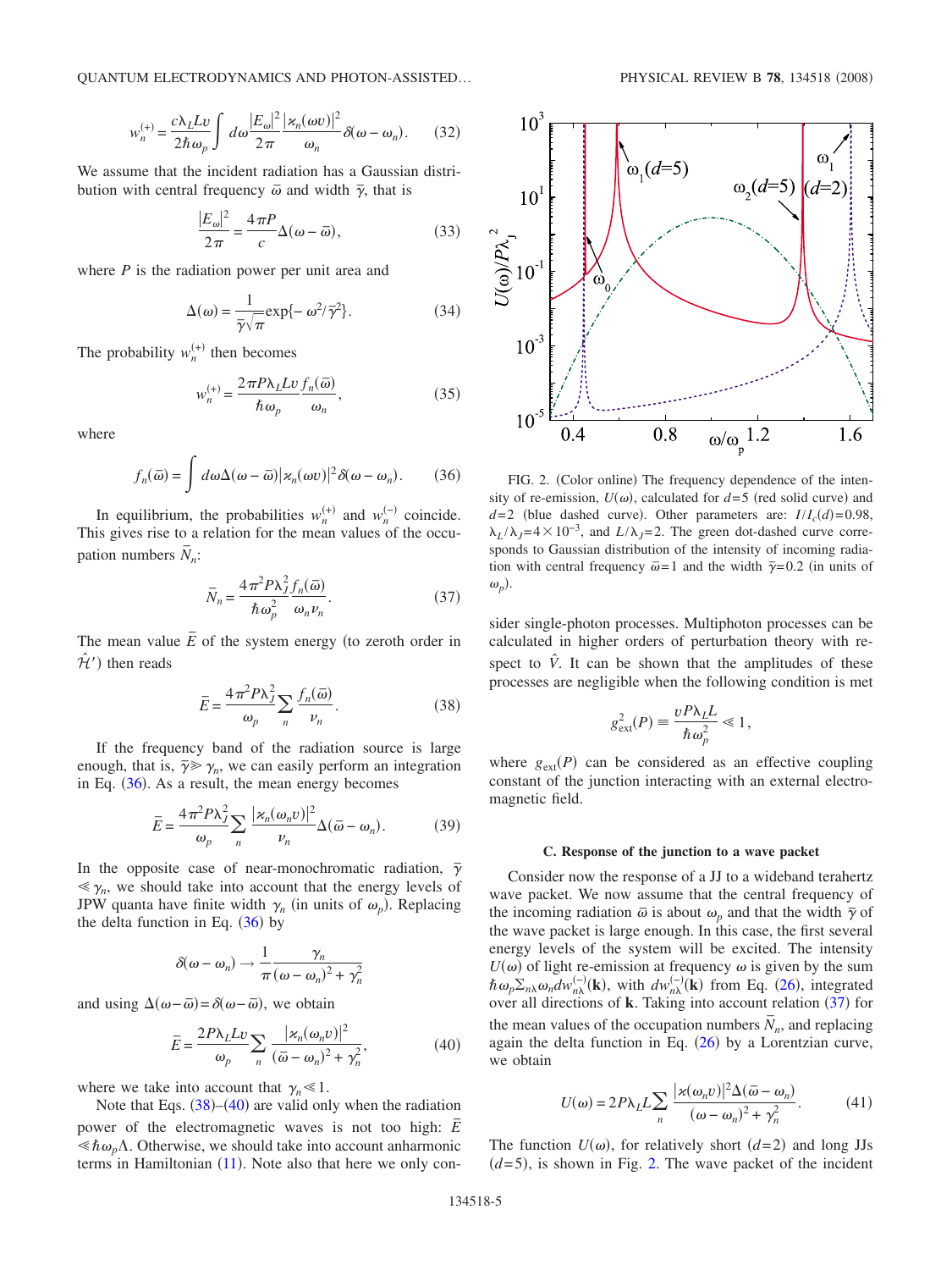radiation has a central frequency  $\bar{\omega} = 1$  and width  $\bar{\gamma} = 0.2$  (in units of  $\omega_p$ ). In this case, the first two  $(d=2)$  or three  $(d=2)$  $=$  5) energy levels are excited. For short junctions,  $d \le 1$ , the eigenfrequencies are, approximately

$$
\omega_0 \approx (1 - j^2)^{1/4}, \quad \omega_n \approx \frac{\pi n}{d} \gg \omega_0, \quad n > 0. \tag{42}
$$

<span id="page-5-6"></span>For increasing values of *d*,  $\omega_1$  tends to  $\omega_0$ , and when  $d \ge 4$ , we have

$$
\omega_0 \approx \omega_1 \ll \omega_n, \quad n > 1. \tag{43}
$$

The relation  $\omega_1 \approx \omega_0$  is essential for the properties of macroscopic quantum tunneling in JJs. Namely, in this case we have two channels of tunneling, corresponding to fluxons arising near the junction's edges. This situation is considered in Sec. IV.

# **IV. PROBABILITY OF PHOTON-ASSISTED TUNNELING**

# **A. Field-theoretic approach**

Now we calculate the probability per unit time of quantum tunneling to another vacuum state, stimulated by external electromagnetic radiation, using the approach<sup>9</sup> proposed in one of our previous papers. In the semiclassical approximation, we can consider the quantum field  $\hat{\psi}$  as a classical field  $\psi(\tau, x)$  in imaginary time  $t = i\tau$ . The probability,  $\Gamma$ , then reads<sup>12</sup>

<span id="page-5-5"></span>
$$
\Gamma(\overline{E}) = \omega_p \sqrt{\frac{30B(\overline{E})\mu_0}{\pi}} \exp[-B(\overline{E})], \quad B(\overline{E}) = \frac{2S_E}{\hbar},
$$
\n(44)

where  $S_E$  is the action ([1](#page-0-1)) in imaginary time. Substituting

$$
\varphi(\tau, x) = \varphi_0(x) + \psi(\tau, x)
$$

into Eq. ([1](#page-0-1)) and expanding the action in powers of  $\psi$ , we obtain

<span id="page-5-0"></span>
$$
B(\overline{E}) = 2\Lambda \int_0^{\tau_0} d\tau \left\{ \int_{-d/2}^{d/2} dx \left[ \frac{1}{2} \psi \left( \hat{\mathcal{D}} - \frac{\partial^2}{\partial \tau^2} \right) \psi - \frac{1}{6} \sin \varphi_0 \psi^3 - \frac{1}{24} \cos \varphi_0 \psi^4 - \dots \right] - \frac{\overline{E}}{E_J} \right\}.
$$
 (45)

The last term in Eq.  $(45)$  $(45)$  $(45)$  originates from the matching condition for the wave function  $\Phi$  of the quantum field  $\hat{\psi}$  inside **interval on the contract of the parameter of the parameter of the bar-**<br>  $[\Phi_{\text{out}} \propto \exp(-iEt/\hbar)]$  the barrier. The field  $\psi$  in Eq. ([45](#page-5-0)) satisfies the equation  $\frac{\partial B(\bar{E})}{\partial \psi} = 0$ , that is

$$
\frac{\partial^2 \psi}{\partial \tau^2} - \hat{\mathcal{D}} \psi = -\frac{1}{2} \sin \varphi_0 \psi^2 - \frac{1}{6} \cos \varphi_0 \psi^3 - \dots, \quad (46)
$$

<span id="page-5-2"></span>with the following initial and boundary conditions

$$
\left. \frac{\partial \psi}{\partial \tau} \right|_{\tau = 0, \tau_0} = 0, \qquad \left. \frac{\partial \psi}{\partial x} \right|_{x = \pm d/2} = 0. \tag{47}
$$

<span id="page-5-1"></span>In Eqs. ([45](#page-5-0)) and ([47](#page-5-1)),  $\tau_0$  is the final imaginary time of the tunneling process. The value of  $\tau_0$  depends on the energy  $\bar{E}$ of the system and can be found using the approach described below.

We seek a solution of the Eq.  $(46)$  $(46)$  $(46)$  in the form

$$
\psi(\tau, x) = \sum_{n} c_n(\tau) \psi_n(x).
$$
 (48)

Multiplying Eq.  $(46)$  $(46)$  $(46)$  by  $\psi_n$  and performing space integration and using Eq.  $(14)$  $(14)$  $(14)$ , we obtain the system of equations for  $c_n(\tau)$ 

<span id="page-5-3"></span>
$$
\ddot{c}_n - \mu_n c_n = -\frac{1}{2} \sum_{mk} U_{nmk}^{(3)} c_m c_k - \frac{1}{6} \sum_{mkl} U_{nmkl}^{(4)} c_m c_k c_l - \dots
$$
\n(49)

with initial conditions

$$
\dot{c}_n(0) = \dot{c}_n(\tau_0) = 0. \tag{50}
$$

<span id="page-5-4"></span>Here, the dot means "imaginary-time derivative," and

$$
U_{n...k}^{(i)} = -\int_{-d/2}^{d/2} dx \frac{\partial^i(\cos \varphi_0)}{\partial \varphi_0^i} \psi_n ... \psi_k.
$$
 (51)

The tunneling exponent  $B(\overline{E})$ , Eq. ([45](#page-5-0)), can be expressed as

$$
B(\overline{E}) = \Lambda \int_0^{\tau_0} d\tau \left[ \frac{1}{6} \sum_{nmk} U_{nmk}^{(3)} c_n c_m c_k - \frac{2\overline{E}}{E_J} + \frac{1}{12} \sum_{nmkl} U_{nmkl}^{(4)} c_n c_m c_k c_l + \dots \right].
$$
 (52)

When the current *I* is close to the critical value  $I_c(d)$ , we have  $\mu_0 \ll 1$  and  $c_n \ll 1$ . So, we can neglect all terms in the right-hand side of Eq. ([49](#page-5-3)), except the first one. Our analysis shows that when  $d \ge 4$ ,  $\mu_1 \approx \mu_0$ , and we have the following relation for the eigenvalues of the operator  $\hat{\mathcal{D}}$ 

$$
\mu_0 \approx \mu_1 \ll \mu_n, \quad n > 1.
$$

In this case,  $c_0$ ,  $c_1 \geq c_n$  ( $n > 1$ ), and we can consider only the first two equations of the system [Eq.  $(49)$  $(49)$  $(49)$ ], taking  $c_n=0$  for all  $n > 1$  (for details, see Ref. [9](#page-8-6)).

We now introduce new variables

$$
\alpha_i(\eta) = \frac{\sqrt{u_0 u_i c_i(\tau)}}{3\mu_0}, \quad i = 0, 1,
$$
\n(53)

where

$$
\eta = \sqrt{\mu_0} \tau, \quad u_i = U_{0ii}^{(3)}.
$$
 (54)

The system of Eq.  $(49)$  $(49)$  $(49)$  takes the form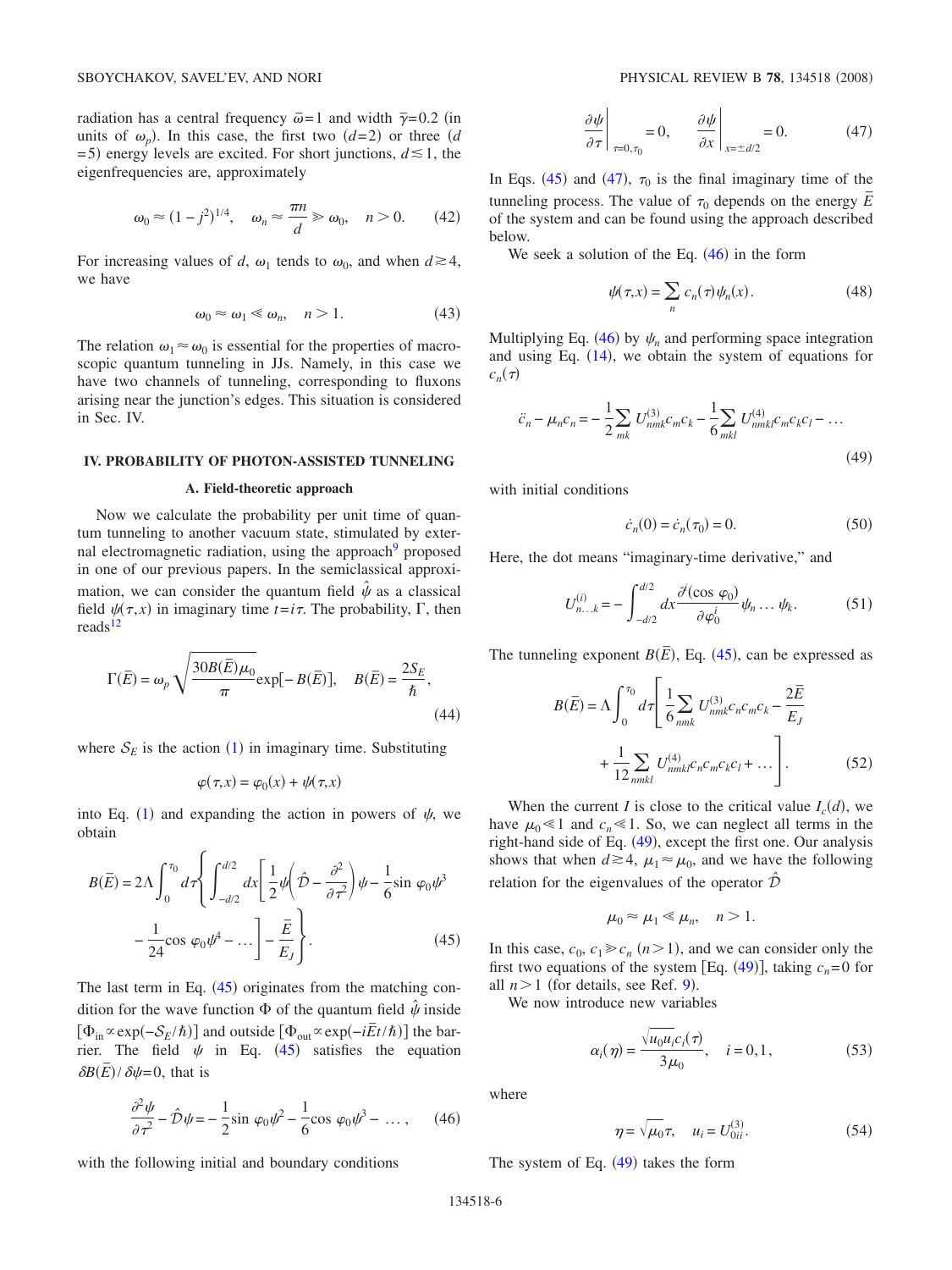<span id="page-6-2"></span>

FIG. 3. (Color online) The potential  $V(\alpha_0, \alpha_1)$  calculated when  $d=6$ ,  $I/I_c(d) = 0.98$  ( $\lambda/u_{01} = 1.18$ ). A particle tunnels from its initial position near  $\alpha_i=0$ . The  $\alpha_i$  are collective coordinates for the tunneling fluxon. The curves correspond to three possible imaginarytime trajectories of the particle:  $\alpha_i^{(0)}(\eta)$  and  $\alpha_i^{(\pm)}(\eta)$  (see text below). Note that the real-time potential equals to  $-V(\alpha_0, \alpha_1)$ .

$$
\begin{cases}\n\frac{d^2\alpha_0}{d\eta^2} - \alpha_0 = -\frac{3}{2}(\alpha_0^2 + \alpha_1^2),\\ \n\frac{d^2\alpha_1}{d\eta^2} - \lambda \alpha_1 = -3u_{01}\alpha_0\alpha_1,\n\end{cases} \tag{55}
$$

<span id="page-6-0"></span>where

$$
\lambda = \frac{\mu_1}{\mu_0}, \quad u_{01} = \frac{u_1}{u_0}.
$$
 (56)

The system  $[Eq. (55)]$  $[Eq. (55)]$  $[Eq. (55)]$  has the first integral

$$
\frac{9\mu_0^3}{u_0^2} \left[ \left(\frac{d\alpha_0}{d\eta}\right)^2 + \frac{1}{u_{01}} \left(\frac{d\alpha_1}{d\eta}\right)^2 + V(\alpha_0, \alpha_1) \right] = -\frac{\overline{E}}{E_J}, \quad (57)
$$

where we introduce a potential

$$
V(\alpha_0, \alpha_1) = \alpha_0^3 + 3\alpha_0 \alpha_1^2 - \alpha_0^2 - \frac{\lambda}{u_{01}} \alpha_1^2.
$$
 (58)

Taking into account the initial conditions [Eq.  $(50)$  $(50)$  $(50)$ ], we have, at the turning points:

$$
V[\alpha_0(\sqrt{\mu_0}\tau), \quad \alpha_1(\sqrt{\mu_0}\tau)]|_{\tau=0, \tau_0} = -\bar{\varepsilon}, \tag{59}
$$

<span id="page-6-1"></span>where

$$
\overline{\varepsilon} = \frac{u_0^2 \overline{E}}{9 \mu_0^3 E_J}, \quad 0 < \overline{\varepsilon} < \varepsilon_0 = \frac{4}{27}.\tag{60}
$$

<span id="page-6-3"></span>Equation ([59](#page-6-1)) defines the value of  $\tau_0$  as a function of system  $\overline{E}$  energy  $\overline{E}$ .

Thus, we reduce the problem of quantum tunneling of the field  $\varphi$  to the problem of tunneling a quantum particle in two

dimensions, where the  $\alpha$ <sup>'</sup> s play the role of the particle generalized "coordinates." The potential  $V(\alpha_0, \alpha_1)$  is shown in Fig. [3.](#page-6-2)

When  $d > d_c(I, \bar{\varepsilon}) \approx 4$ , there are three solutions of the sys-tem of Eq. ([55](#page-6-0)) with the conditions [Eq. ([59](#page-6-1))],  $\alpha_i^{(0)}(\eta)$  and  $\alpha_i^{(\pm)}(\eta)$ , which are characterized by the following relations

$$
\alpha_1^{(0)}(\eta) = 0, \quad \alpha_1^{(-)}(\eta) = -\alpha_1^{(+)}(\eta).
$$

The trajectories  $\alpha_i^{(0)}(\eta)$  and  $\alpha_i^{(\pm)}(\eta)$  are shown in Fig. [3.](#page-6-2) The solution  $\alpha_i^{(+)}(\eta)$   $[\alpha_i^{(-)}(\eta)]$  corresponds to the formation of vortex (antivortex) nucleus at left (right) junction's edge, while the solution  $\alpha_i^{(0)}(\eta)$  describes the tunneling of  $\varphi$  as a whole.<sup>9</sup> The minimum of  $B(\overline{E})$  corresponds to the solutions  $\alpha_i^{(\pm)}(\eta)$ . The tunneling exponent then reads

$$
B(\bar{E}) = \frac{24\Lambda\mu_0^{5/2}}{5u_0^2}b(\bar{\varepsilon}),
$$
\n(61)

where

<span id="page-6-4"></span>
$$
b(\vec{\varepsilon}) = \frac{15}{16} \int_0^{\eta_0} d\eta [\alpha_0^3 + 3\alpha_0 \alpha_1^2 - 2\vec{\varepsilon}], \quad \eta_0 = \sqrt{\mu_0} \tau_0.
$$
\n(62)

Note, that we should multiply the probability  $\Gamma(\overline{E})$ , Eq. ([44](#page-5-5)), by a factor of 2, since we have two channels for tunneling.

When  $d \leq d_c(I, \bar{\varepsilon})$ , all three solutions coincide,  $\alpha_1^{(0)}(\eta)$  $=\alpha_1^{(-)}(\eta) = \alpha_1^{(+)}(\eta) = 0$ , and the second equation of the system  $[Eq. (55)]$  $[Eq. (55)]$  $[Eq. (55)]$  becomes trivial, while the first one can be easily integrated. As a result, we obtain

$$
b(\overline{\varepsilon}) = \frac{15}{16} \int_{\alpha_1(\overline{\varepsilon})}^{\alpha_2(\overline{\varepsilon})} d\alpha \frac{\alpha^3 - 2\overline{\varepsilon}}{\sqrt{\alpha^2 (1 - \alpha) - \overline{\varepsilon}}}, \quad b(0) = 1, \quad (63)
$$

<span id="page-6-5"></span>where  $\alpha_{1,2}(\bar{\varepsilon})$  are the smaller and larger positive roots of the cubic equation

 $\alpha^2(1-\alpha) - \bar{\varepsilon} = 0.$ 

#### **B. Results and discussion**

The analysis of the tunneling exponent *B* on the junction's width *d* and current *I* was carried out in one<sup>9</sup> of our previous papers. Now we are interested in the effect of electromagnetic radiation on  $B(\overline{E})$ . Using formulas ([39](#page-4-5)), ([40](#page-4-2)), ([60](#page-6-3)), ([62](#page-6-4)), and ([63](#page-6-5)), we calculate the dependence of  $\{b(0)/b[\bar{\varepsilon}(\bar{\omega},P)]\}$ −1} as a function of the radiation's central frequency  $\bar{\omega}$ , for short  $d \leq d_c$ , and long  $d \geq d_c$  junctions. The results of the calculations, both for wideband  $(\bar{\gamma} \geq \gamma_n)$  and monochromatic  $(\bar{\gamma} \ll \gamma_n)$  radiations, are shown in Fig. [4.](#page-7-0) It is clear that we have several resonances at frequencies  $\bar{\omega} = \omega_n = \sqrt{\mu_n}$  (in units of  $\omega_p$ ).

For relatively short junctions,  $d \leq 1$ , resonance peaks are well separated from each other even for wideband terahertz radiation, as it can be seen from Fig. [4;](#page-7-0) while for  $d \ge d_c$ , we have  $\omega_0 \approx \omega_1 \ll \omega_n$ , and the first two peaks can merge into a single peak. Note, that the inequality  $\omega_0 \approx \omega_1 \ll \omega_n$  is valid for not too large junction's width  $d \le 20$ . In the opposite case we should consider the large number of equations in the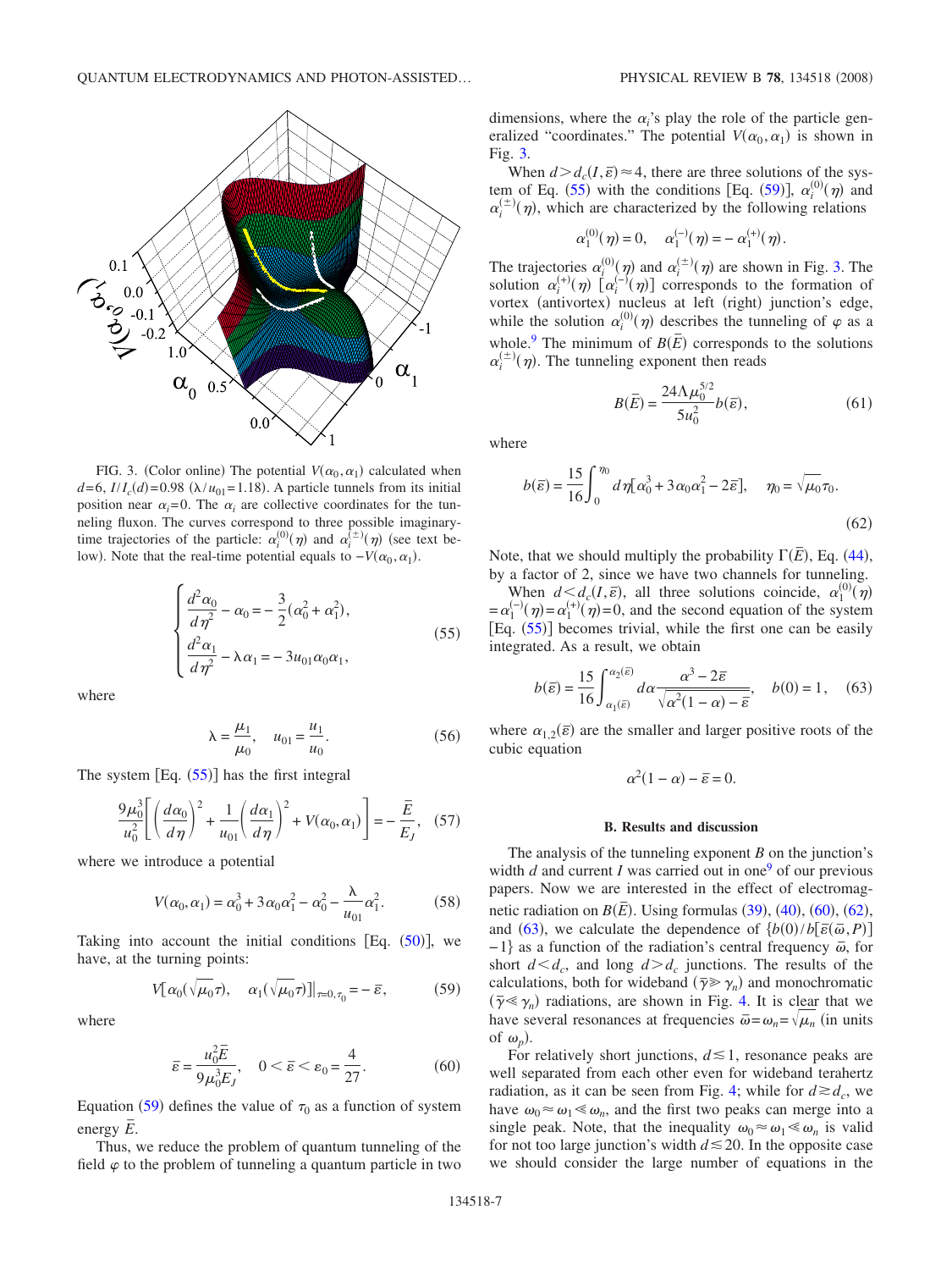<span id="page-7-0"></span>

FIG. 4. (Color online) The frequency dependence of  $b(0)/b[\bar{\varepsilon}(\omega, P)]-1$ , calculated for  $d=2$  (upper graph) and  $d=5$ (lower graph). Other parameters are  $I/I_c(d) = 0.98$ ,  $L = 2\lambda_J$ , and *v*  $=1/30$  for both cases. Solid curves correspond to monochromatic incoming radiation, while the dashed curves describe the response on wideband terahertz radiation with  $\bar{\gamma} = 5 \times 10^{-2}$  (in units of  $\omega_p$ ). The radiation power *P* is the same for all curves and is chosen such that max $\left[\overline{\varepsilon}(\omega, P)\right] = 0.3 \varepsilon_0 = 2/45$  for wideband radiation.

system  $[Eq. (49)]$  $[Eq. (49)]$  $[Eq. (49)]$  to calculate the tunneling exponent.

When  $\bar{\gamma}=0$ , the resonance peaks are very narrow, and one can switch the JJ to the resistive state  $(B=0)$  at small radiation power, if  $\bar{\omega} = \omega_n$ . Note, that the condition  $\bar{\omega} = \omega_n$  can be achieved by changing the applied dc current *I*, since  $\omega_n$  depend on *I*. In other words, if the frequency of the incoming radiation lies near one of the  $\omega_n$ , one can observe a resonance behavior of the tunneling exponent *B* as a function of the dc current. Such a resonant behavior of the tunneling exponent  $B(I)$  and photon-assisted MQT escape rate  $\Gamma(I)$  on the applied dc current *I* was experimentally observed in low- $T_c$  $(Nb/AlO<sub>x</sub>/Nb JJ, Refs. 16 and 17)$  $(Nb/AlO<sub>x</sub>/Nb JJ, Refs. 16 and 17)$  $(Nb/AlO<sub>x</sub>/Nb JJ, Refs. 16 and 17)$  $(Nb/AlO<sub>x</sub>/Nb JJ, Refs. 16 and 17)$  $(Nb/AlO<sub>x</sub>/Nb JJ, Refs. 16 and 17)$  and high- $T_c$  (Bi2212) stacks of intrinsic JJs, Refs. [6](#page-8-3)) junctions. In particular, Ref. [17](#page-8-14) reported several resonances in the tunneling probability when the dc current satisfies the equality

$$
\overline{\omega} = \frac{\omega_p}{m} (1 - I^2 / I_c^2)^{1/4},
$$

where *m* is an integer  $(m=1,2,3,4,5)$ . The case  $m=1$  corresponds to the resonance  $\bar{\omega} = \omega_0(I)$  considered here. Since the junction studied has a width  $D \ll \lambda_i$ , its resonance frequencies satisfy the Eq.  $(42)$  $(42)$  $(42)$ , and the levels with  $n>0$  (con-sidered here) cannot be excited. The authors of Ref. [17](#page-8-14) attributed the resonances with  $m>1$  to multiphoton absorption, corresponding to resonances at  $m\bar{\omega} = \omega_0(I)$ . Such processes can be considered in the framework of our theory,

in higher orders of perturbation with respect to  $\hat{V}$ . Note that the *quasiclassical* theory of photon-assisted MQT in short  $(D \ll \lambda_J)$  junctions, based on multiphoton phenomena, was developed in Ref. [18.](#page-8-15) Here we provide a *quantum* theory, instead of a quasiclassical study. Also, here we study long junctions, while Ref. [18](#page-8-15) focuses on short junctions.

The second peak, corresponding to the resonance at  $\bar{\omega}$  $=\omega_1$ , is much wider than the first  $(\omega_0)$  and the third  $(\omega_2)$ peaks, in the case of monochromatic incoming radiation (shown by the red curves in Fig.  $4$ ). Here we consider the case when the width of the *n*th peak is defined by the radiation width of the *n*th energy level,  $\gamma_n$ . Due to the symmetry of the JPW wave functions  $\psi_n(x)$ , the following condition is met  $\gamma_{2m} \ll \gamma_{2m+1}$  (see discussion at the end of Sec. III A), and, therefore, the second peak (the peak with  $n=1$ ) turns out to be much wider than the first  $(n=0)$  and the third  $(n=2)$ peaks. However, the widths of the peaks can be wider by several orders of magnitude due to other possible mechanisms of dissipation (which we do not consider here). Thus, the height of the peaks, that is the maximum enhancement of the photon-assisted MQT, could be much smaller and determined by the phenomenological parameters  $\gamma$ <sub>n</sub> measured by independent experiments. For example, from the experiment Ref. [17](#page-8-14) on photon-assisted MQT, we obtain the following estimate for  $\gamma_{\rm exp}$  ~ 10<sup>-2</sup>.

# **V. CONCLUSION**

In conclusion, we proposed a quantum field theory for Josephson plasma waves interacting with external electromagnetic radiation. We also calculated the macroscopic quantum tunneling of a fluxon, stimulated by terahertz light, in a long Josephson junction driven by a dc current. The probability of absorption and emission of terahertz light depends on the current and the length of the Josephson junction. The MQT escape rate shows several resonance maxima as a function of the frequency, corresponding to eigenfrequencies of Josephson plasma-wave quanta. This could be potentially useful for a variety of superconducting quantum terahertz devices. Classical terahertz devices are discussed in Ref. [19.](#page-8-16)

Note that the approach proposed here for calculating photon-assisted quantum tunneling is somewhat reminiscent of the quantum-mechanical approach considered in Ref. [20,](#page-8-17) where a system of master equations for the probabilities of a quantum particle to occupy discrete energy levels is used. However, the method developed in Ref. [20](#page-8-17) describes the tunneling of a *single*-quantum particle from a potential well, and cannot be applied for *distributed* systems such as *continuum fields* and, thus, fails to describe MQT in the long Josephson junctions considered here. In our case, instead of a system of master equations, we have a set of detailed-balance equations for the transition rates,  $w_n^{(+)} = w_n^{(-)}$ , which provide a set of occupation numbers  $\overline{N}_n$  describing the state  $\Phi(\overline{E})$  with the energy  $\overline{E}$  of the quantum field  $\hat{\psi}$ . The MQT escape rate  $\Gamma(\overline{E})$  of the quantum field in this state is then calculated using the approach developed in our previous paper Ref. [9.](#page-8-6)

Our approach can be easily generalized to the case of a system of intrinsic JJs. It would allow to calculate the prob